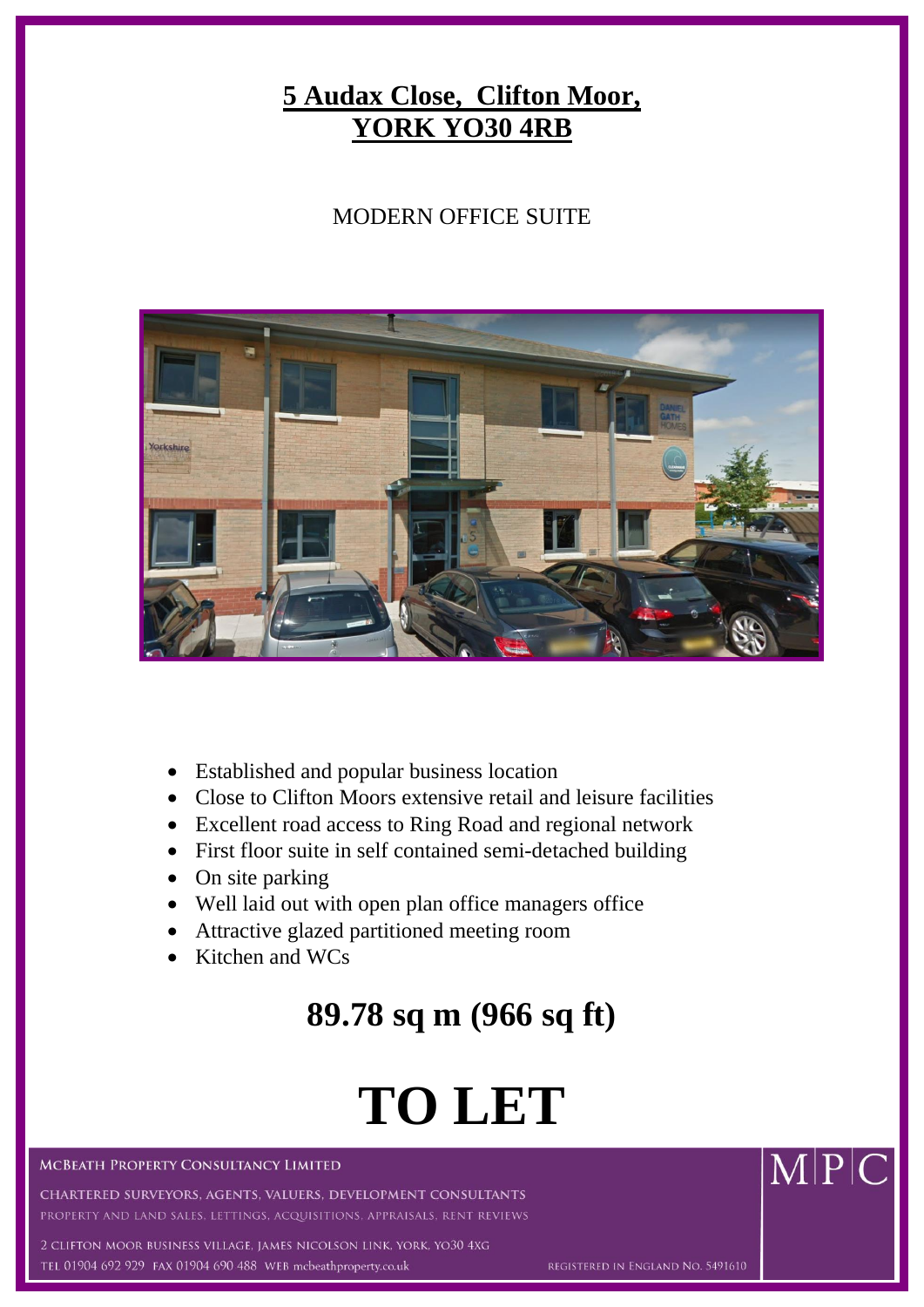### LOCATION

The property is part of an eight unit development on Audax Close, Clifton Moor, York approximately 3 miles north of the city centre.

Clifton Moor is an extensive area comprising a bustling mix of commercial, retail and leisure uses. The area is served by a number of roads that link to the city centre and other areas of the City and lies adjacent to the A1237 North York Ring Road which provides connections to the regional road and motorway network.

The main shopping and recreational facilities of Clifton Moor are within easy walking distance. The area benefits from good public transport connections and a wide range of good local services. The extensive retail, leisure and service amenities of York City Centre, Monks Cross and the wider York area being readily accessible.

### DESCRIPTION

The subject property comprises the first floor of a purpose built 2 storey semidetached office building. The building is of cavity brick construction with a hipped even pitched composite tiled roof.

Internally the property is laid out to provide an entrance/reception, meeting room, open plan workspace and a managers office. The unit has carpeted raised access floors.

There is a WC and storage room on the landing and a fitted kitchenette.

Generally the office has a good quality fit out with a number of features including;

Raised access flooring Aluminium framed double glazing Gas central heating Suspended ceilings with VDU lighting Security shutters to the ground floor entrance door and windows for added security.

Externally there are 4 car parking spaces with on street parking also available nearby.

### FLOOR AREA (NIA)

### **89.78 sq m (966 sq ft) approx.**

### SERVICES

We are advised that the property is connected for all mains services and includes a gas fired central heating system.

McBeath Property Consultancy Ltd, their clients and any joint agents give notice that:

They have no authority to make or give any representations or warranties in relation to the property. These particulars do not form part of any offer or contract and must not be relied upon as statements or representations of fact.

Any areas, measurements or distances are approximate. The text, photographs and plans are for guidance only and are not necessarily comprehensive. It should not be assumed that the property has all necessary planning, building regulation or other consents and McBeath Property Consultancy Ltd have not tested any services, equipment or facilities. Purchasers must satisfy themselves by inspection or otherwise.

**MCBEATH PROPERTY CONSULTANCY LIMITED** 

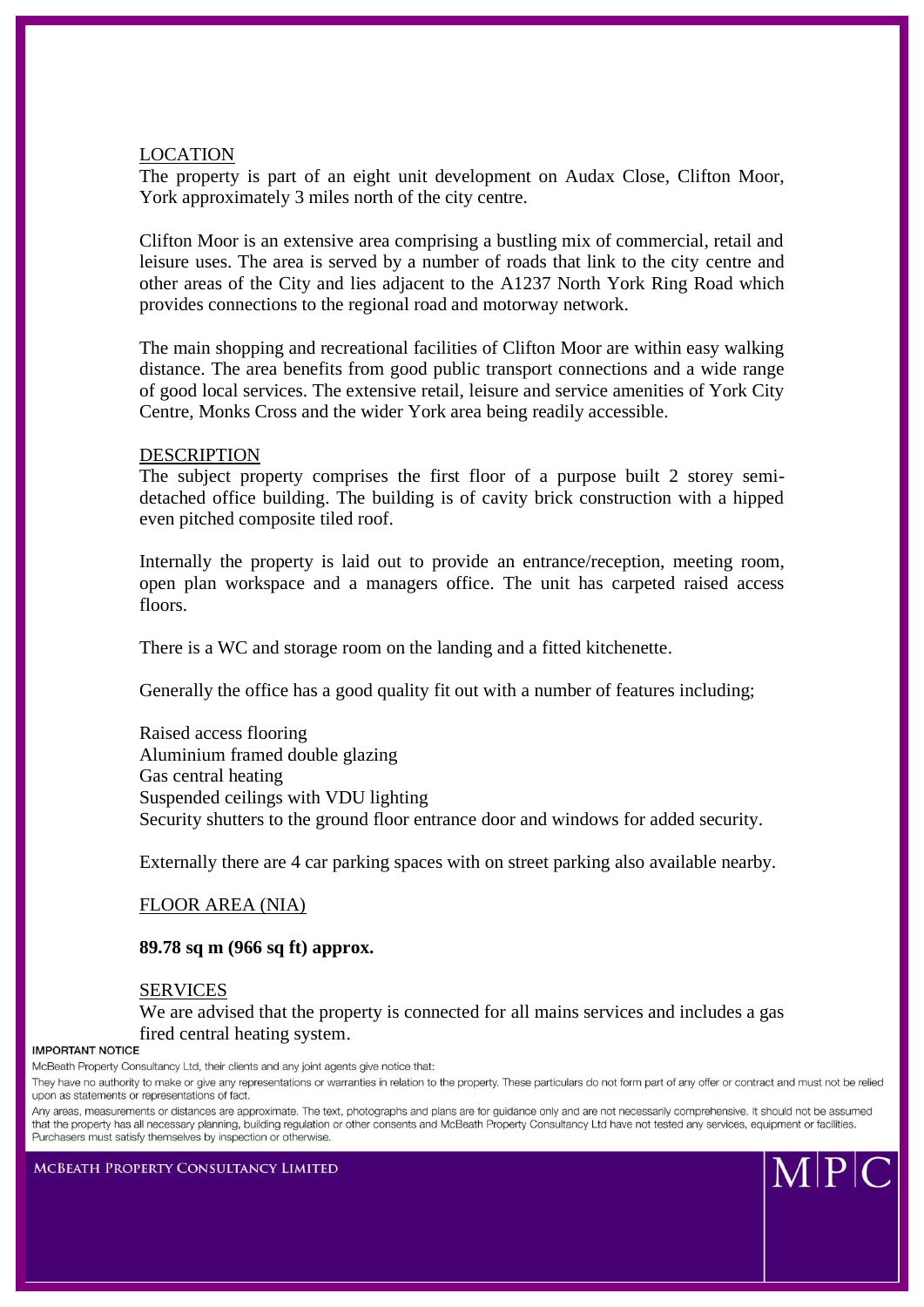### SERVICE CHARGE

A service charge is levied to cover common site and building expenditure.

### LEASE TERMS

The property is available to let on a new effective FRI lease at an asking rental of £14,750 per annum. Please contact the agents for further information relating to lease term and rental incentive packages (subject to lease terms and tenant covenant).

### RATEABLE VALUE

Interested parties should make enquiries via the Valuation Office web site or the business rates department t City of York Council.

We are advised that the current occupier benefitted from full business rates relief.

### VAT

We believe that VAT at the applicable rate will be charged on the rent and service charge.

### VIEWING

Viewings are by prior appointment with the sole agents McBeath Property Consultancy 01904 692929 or 07725 416002 email: [andrew@mcbeathproperty.co.uk](mailto:andrew@mcbeathproperty.co.uk)



Subject to Contract – 150622

### **MCBEATH PROPERTY CONSULTANCY LIMITED**

CHARTERED SURVEYORS, AGENTS, VALUERS, DEVELOPMENT CONSULTANTS PROPERTY AND LAND SALES, LETTINGS, ACQUISITIONS, APPRAISALS, RENT REVIEWS

2 CLIFTON MOOR BUSINESS VILLAGE, JAMES NICOLSON LINK, YORK, YO30 4XG TEL 01904 692 929 FAX 01904 690 488 WEB mcbeathproperty.co.uk

 $M|P|C$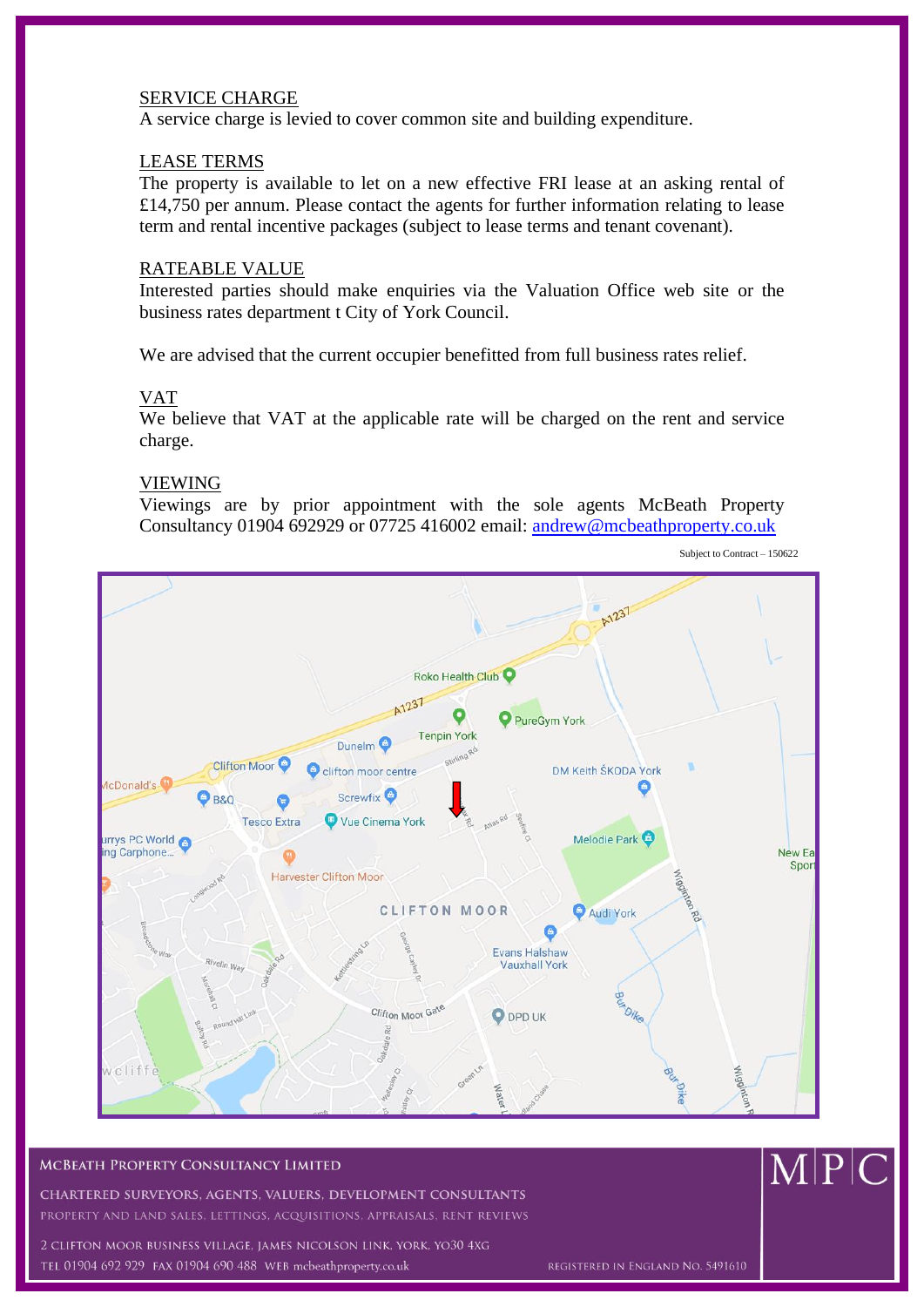

**The plans are for identification purposes only**



### **IMPORTANT NOTICE** Please note that an EPC Certificate will be provided. The example above relates to **INITY MONEY INCREASED ANOTHER PROPERTY ON the same development**

They have no authority to make or give any representations or warranties in relation to the property. These particulars do not form part of any offer or contract and must not be relied upon as statements or representations of fact.

Any areas, measurements or distances are approximate. The text, photographs and plans are for guidance only and are not necessarily comprehensive. It should not be assumed that the property has all necessary planning, building regulation or other consents and McBeath Property Consultancy Ltd have not tested any services, equipment or facilities. Purchasers must satisfy themselves by inspection or otherwise.

MCBEATH PROPERTY CONSULTANCY LIMITED